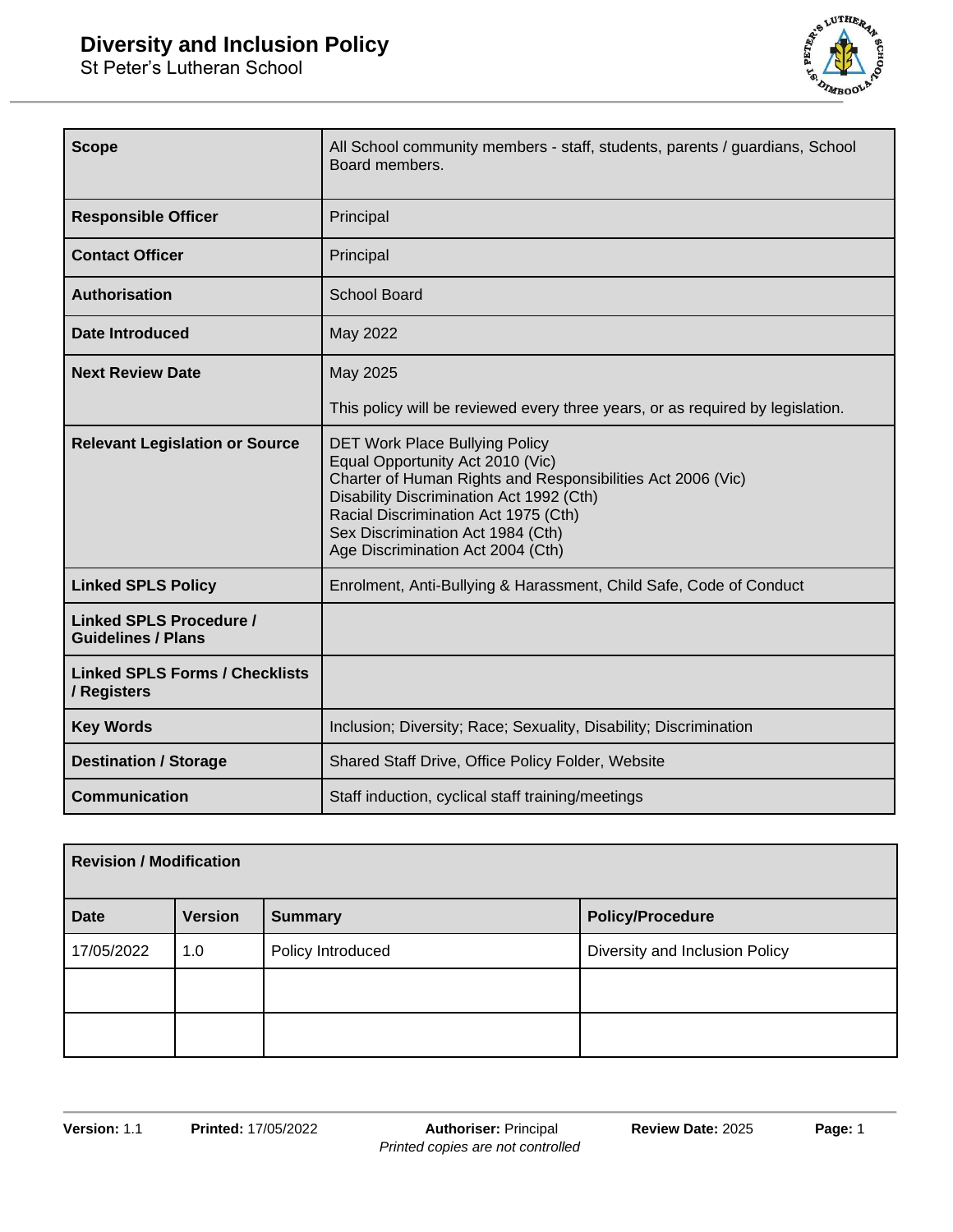

# **POLICY STATEMENT**

## **1. RATIONALE**

The purpose of this policy is to explain St Peter's Lutheran School's commitment to making sure every member of our School community, regardless of their background or personal attributes, is treated with care, dignity and respect. St Peter's Lutheran School strives to provide a safe, inclusive and supportive school environment for all students and members of our School community.

## **2. DEFINITIONS**

**Personal attribute:** a feature of a person's background or characteristics that are protected by State or Commonwealth anti-discrimination legislation. For example: race, disability, sex, religion etc.

## **3. POLICY STATEMENT**

## **3.1 Inclusion and diversity**

St Peter's Lutheran School is committed to creating a School community where all members of our school community are welcomed, accepted and treated equitably and with respect regardless of their backgrounds or personal attributes such as race, language, cultural background, religious beliefs or disability so that they can participate, achieve and thrive within the School. This is framed around the principles of inclusion.

St Peter's Lutheran School acknowledges the diversity of backgrounds and experiences in our School community and will not accept behaviours, language or practices that label, stereotype or demean others.

St Peter's Lutheran School will:

- ensure that all students and members of our school community are treated with care, dignity and respect;
- ensure that students are not discriminated against and where necessary, are reasonably accommodated to participate in education and all School activities (eg sports, concerts, excursions, incursions, camps) on the same basis as their peers;
- acknowledge and respond to the diverse needs, identities and strengths of all students;
- encourage empathy and fairness towards others;
- challenge stereotypes that promote prejudicial and biased behaviours and practices;
- contribute to positive learning, engagement and wellbeing outcomes for students.

St Peter's Lutheran School is committed to lifelong learning by providing an inclusive, supportive and nurturing community in which diversity is valued. Our innovative curriculum and culture of excellence creates a stimulating learning environment that engages and challenges students to achieve personal success and make positive contributions to society.

Bullying, harassment and other forms of inappropriate behaviour targeting individuals because of their personal attributes will not be tolerated in our School community. Students who may have experienced or witnessed this type of behaviour are encouraged to speak up and to let their teachers, parents or carers know about those behaviours to ensure that inappropriate behaviour can be addressed.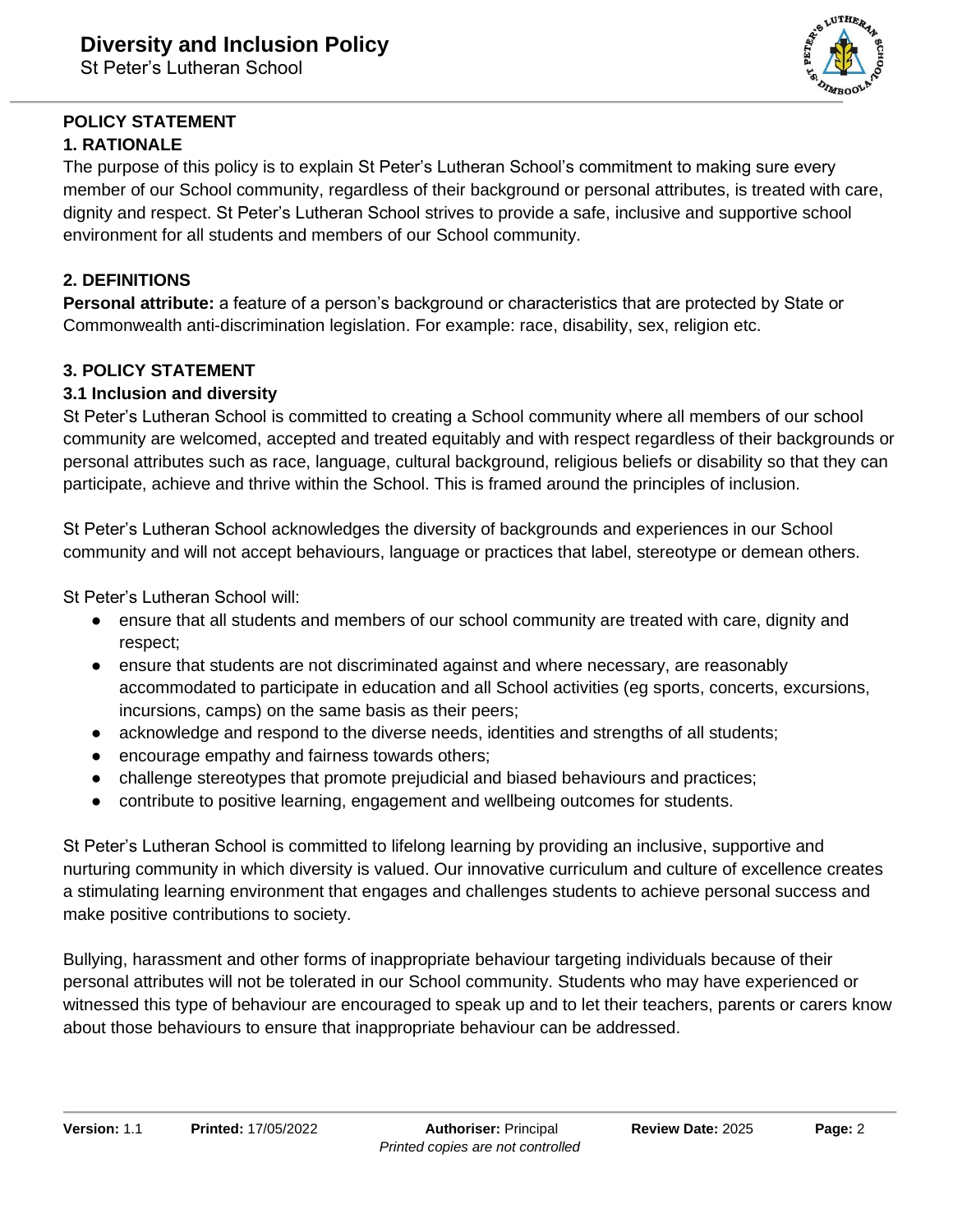

St Peter's Lutheran School will take appropriate measures, consistent with its Behaviour Management and student welfare policies, to respond to discriminatory behaviour or harassment in our School. Students that are involved in bullying or harassing others on the basis of their personal attributes will be supported to understand the impact of their behaviour.

St Peter's Lutheran School also understands that it has a special obligation to make reasonable adjustments to accommodate students with disabilities. A reasonable adjustment is a measure or action taken to assist all students to participate in their education on the same basis as their peers. Reasonable adjustments will be made for students with disabilities through our Individual Learning Plan (ILP's) processes in consultation with the student, their parents or carers, their teachers and if appropriate, their treating practitioners.

#### **3.2 Cultural Celebrations**

Our School is a multicultural community with a broad range of political, cultural and religious beliefs and viewpoints. At the same time, our School is a School of the Lutheran Church of Australia, and we live in a predominantly Christian society with predominantly Christian views.

Multicultural events and occasions will be a feature of our School's calendar and our multiculturalism will be celebrated as appropriate to the Christian context of the School.

The School will:

- celebrate all of the typical special occasions including Christmas and Easter. Our Commencement and End of Year events will have Christian focus;
- explore other cultural celebrations that occur within families across the School.

## **3.3 Rights and Responsibilities**

Under this policy, every member of St Peter's Lutheran School has the right to learn and work in a safe and inclusive environment free of discrimination, harassment, bullying, vilification and victimisation. Along with this right comes the responsibility to respect and promote human rights and responsibilities by behaving according to this policy.

#### **3.4 Complaints Procedures**

St Peter's Lutheran School encourages all members of the School community to attempt to resolve complaints and concerns through the school. All complaints will be treated confidentially, fairly and consistently, and resolved as promptly as possible. Any member of the School community who raises an issue of discrimination, harassment, bullying or vilification in good faith will not be victimised or otherwise unfairly treated or disadvantaged. All complaints of victimisation will be taken seriously, investigated and acted upon as quickly as possible. Complaints procedures exist to provide an avenue to address unacceptable behaviour.

St Peter's will monitor how the complaint was resolved and the wellbeing of those involved. Further action will be taken if the problem behaviour continues. Whilst the School encourages all members of the school